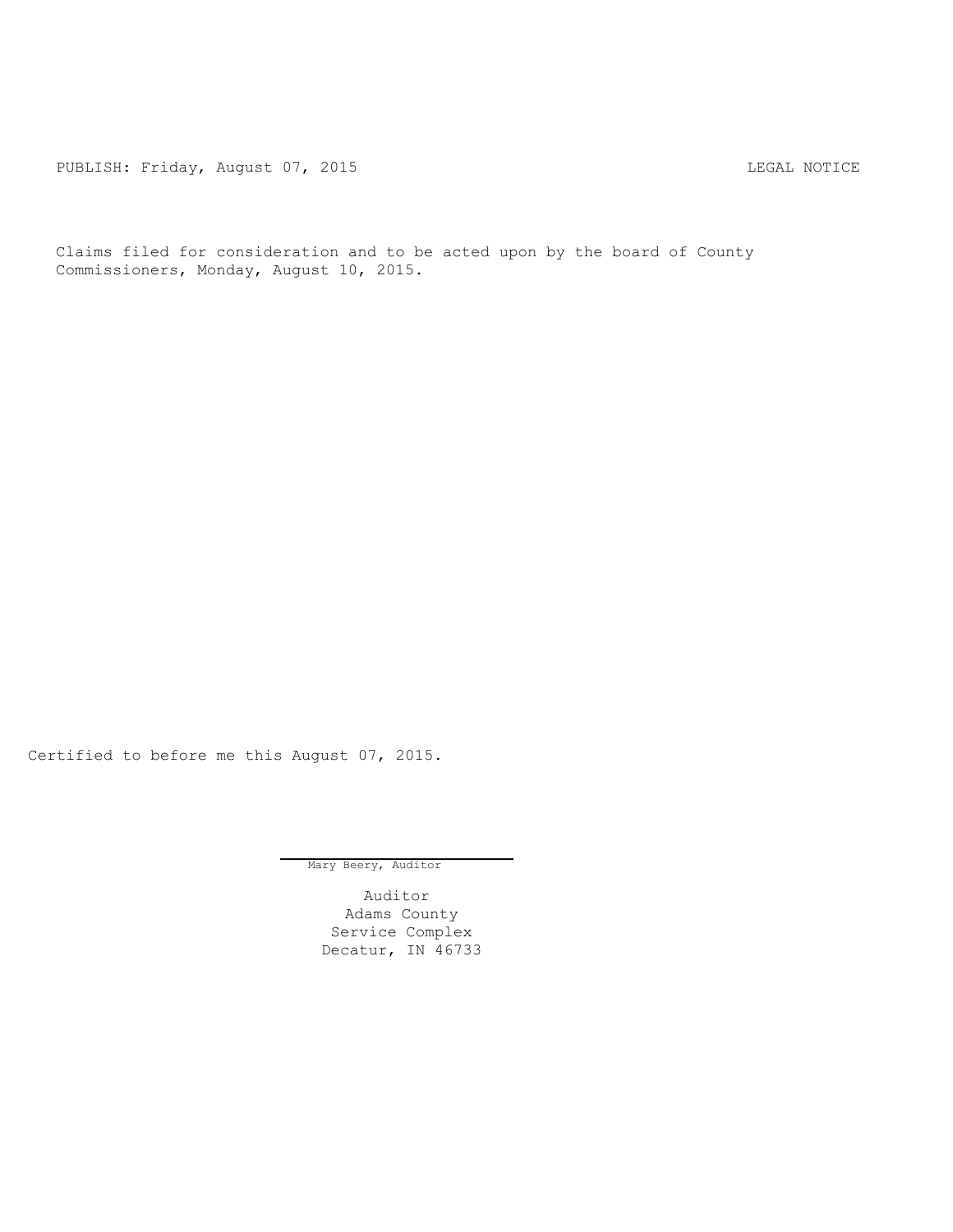

## **Claims Docket for Newspaper Adams County, Indiana**

## For Period: **7/14/2015** to **7/27/2015**

*313 W. Jefferson St. Decatur, IN 46733 (219) 724-2600*

## Date Claims to be Paid: **8/10/2015**

| <b>Vendor</b>                            | Amount     | Vendor                              | Amount    |
|------------------------------------------|------------|-------------------------------------|-----------|
| Adams Memorial Hospital                  | 31,331.25  | Adams County Solid Waste            | 5.46      |
| Indiana Michigan Power                   | 8,992.88   | Appraisal Research Corporation      | 7,531.33  |
| Berne Ready Mix                          | 717.75     | Berne Tri-Weekly News               | 67.32     |
| Suburban Propane LP                      | 11.00      | <b>Charles Bowers</b>               | 2,333.33  |
| Chet's Pest Control                      | 55.00      | Cintas Location #338                | 54.35     |
| City Of Decatur                          | 3,015.64   | Dealership Holdings LLC             | 249.65    |
| Craigville Telephone Comp                | 119.00     | Daniel Weber                        | 20.00     |
| Decatur Daily Democrat                   | 67.41      | <b>Decatur Dental Services</b>      | 111.15    |
| Decatur Tire Center                      | 21.50      | Erie Haven                          | 78.00     |
| Everett Refrigeration & E                | 77.95      | Fleming Excavating, Inc.            | 25,991.05 |
| Gordon Food Service                      | 2,156.55   | <b>Heller Nursery</b>               | 11.69     |
| Indiana State Police                     | 272.00     | Jan Smith                           | 20.00     |
| Legal Directories Publishing Co. Inc.    | 8.75       | Lehman Feed Mill                    | 1,156.00  |
| Manatron Inc.                            | 100.00     | Mark S. Gresla, MD                  | 420.25    |
| Mind's Eye Graphics                      | 106.72     | Nipsco                              | 1,028.42  |
| Parrish Electric/PhazPak Inc             | 3,100.00   | Quill Corporation                   | 200.83    |
| Rhonda L. McIntosh                       | 250.00     | Ronnie L. Smitley                   | 100.00    |
| Rorick Electric                          | 6,750.00   | Roto-Rooter                         | 200.00    |
| <b>Shifferly Dodge</b>                   | 202.95     | Stone-Street Quarries, Inc.         | 8,412.71  |
| Print Shop                               | 93.93      | Thoma/Rich, Lemler Funeral Home     | 600.00    |
| Treasurer of Adams County                | 155,000.00 | Underground Pipe & Valve,           | 1,007.68  |
| West Payment Center                      | 543.77     | Witham Toxicology Laboratory        | 323.00    |
| Zwick And Jahn Funeral Home              | 100.00     | Burry, Herman, Miller & Brown, P.C. | 22,178.35 |
| CenturyLink                              | 5.56       | Schwartz Marathon of Berne Inc.     | 61.69     |
| Mary Baker                               | 50.00      | <b>Karrel Adams</b>                 | 103.84    |
| Universal Metalcraft, Inc.               | 886.00     | Village Green Cleaners              | 6.75      |
| Don Myers Plumbing                       | 2,518.15   | Adams County Soil & Water           | 13,300.00 |
| Office Depot                             | 32.55      | Terry Debolt                        | 20.00     |
| Rhonda Kahlert                           | 7.04       | Michael M. Mahan                    | 20.00     |
| Richard Clutter                          | 20.00      | Chad W. Sprunger                    | 969.29    |
| Zurcher's Best-One Tire & Auto Care, Inc | 16.00      | Geneva Post No 6751 Veterans        | 25.00     |
| S & S /Shambaugh & Son, Inc.             | 691.70     | Tom Magnan/Special Needs            | 55.41     |
| <b>Braun's Garage</b>                    | 182.66     | Harvest Land Co-op                  | 131.18    |
| Koorsen Fire and Security, Inc.          | 152.45     | Wal-Mart                            | 300.70    |
| Adams County Truck Repair, Inc.          | 5,158.64   | Advanced Imaging Solutions, Inc.    | 49.65     |
| OnlyInternet.Net Broadband & Wireless    | 306.00     | Impac                               | 247.50    |
| Beth A. Webber                           | 416.00     | Michael G. Werling                  | 20.00     |
| Connie Ellenberger                       | 31.68      | <b>GEELS Backhoe Service</b>        | 934.19    |
| Troyer's Market LLC                      | 2,863.42   | Harold L Gaerke                     | 131.76    |
| Kendall Electric, Inc.                   | 70.91      | McKesson Medical - Surgical         | 609.60    |
| Bi-County Services, Inc                  | 3,276.00   | <b>HPS</b>                          | 1,571.78  |
| Kevin Burkhalter                         | 50.00      | Robert Barger                       | 20.00     |
| Daniel J. Michaels                       | 20.00      | Henry R. Mayer                      | 20.00     |
| Verizon Wireless                         | 1,038.59   | <b>Stationair's Express</b>         | 329.80    |
| Landon Patterson                         | 3,524.21   | Karla Marbach                       | 29.74     |
| ReusserDesign                            | 75.00      | LBH Chemical & Industrial           | 666.84    |
| Carrie Freeman                           | 7.70       | Office Depot                        | 39.05     |
| Decatur Ace Hardware                     | 184.41     | WM Imaging Solutions, Inc.          | 33.80     |
|                                          |            |                                     |           |